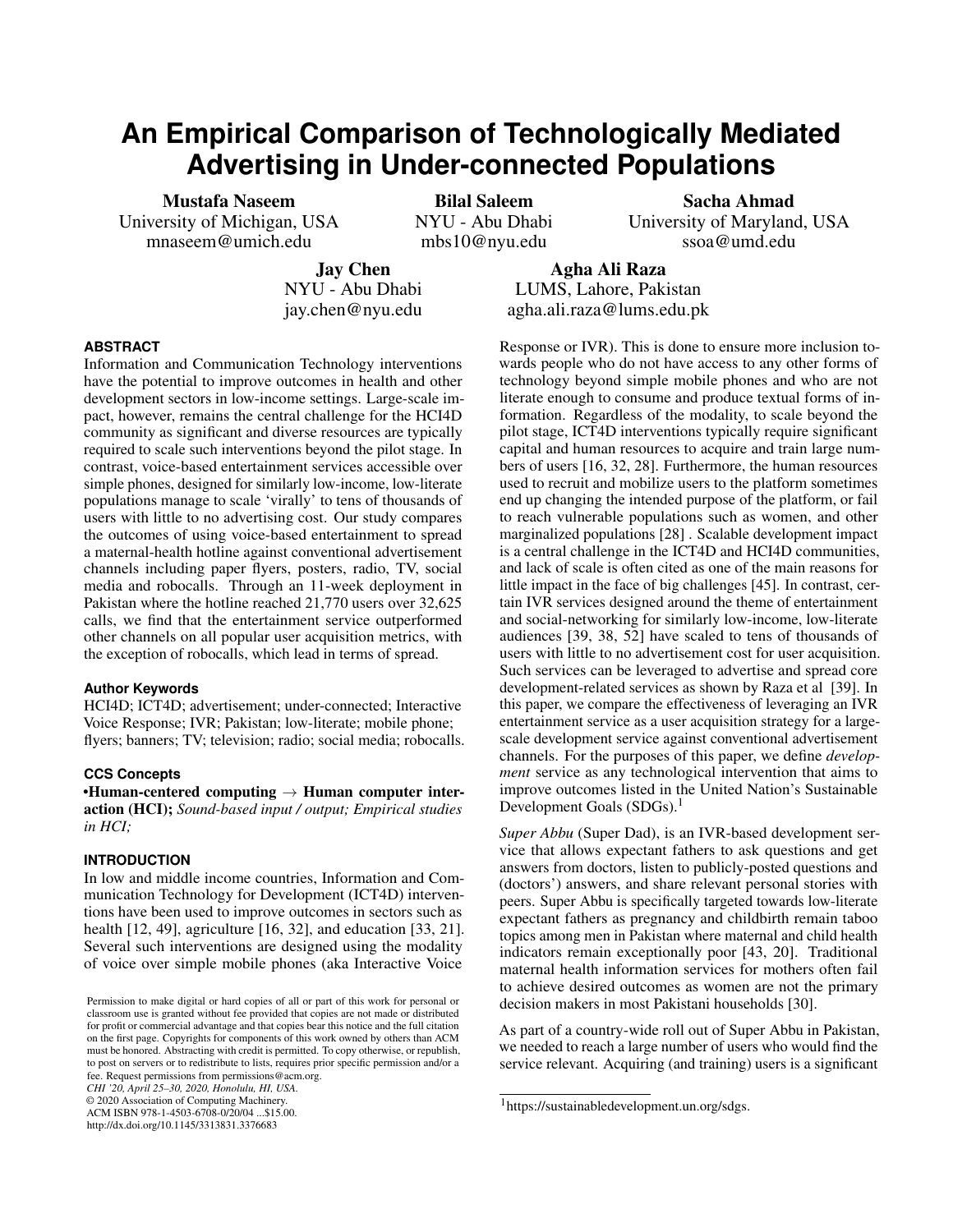challenge for any development service, particularly among under-connected populations. Moreover, the ability to effectively advertise to a large number of people directly impacts the scalability of the service. While traditional media such as paper flyers, public posters, television and radio advertisements have been used to market to low income users [\[26,](#page-11-6) [11,](#page-10-4) [7\]](#page-10-5), over the past decade with the rapid proliferation of mobile phones  $[1]$ , mobile marketing mechanisms such as robocalls<sup>[2](#page-1-0)</sup> have become more common [\[2\]](#page-10-7). More recently, low-cost Android phones and subsidized access to mobile Internet [\[42\]](#page-12-4) have made digital marketing through sponsored ads on online social networks a possibility [\[9\]](#page-10-8).

This paper presents results from an 11 week campaign where we acquired users for Super Abbu through seven different advertising channels: (1) paper flyers  $3$ , (2) banners displayed at the back of auto rickshaws, (3) cable TV ads, (4) radio ads, (5) robocalls, (6) sponsored Facebook ads, and (7) an IVR-based entertainment service. Across these channels we eventually reached 21,770 users who engaged in 32,625 interactions on Super Abbu. To assess the efficacy of the channels, we considered three main user acquisition metrics: conversion rate, cost of user acquisition, and retention rate. Furthermore, to understand whether the IVR users interact with Super Abbu differently from users acquired through other channels, we compared users in terms of their activity, engagement, and IVR use sophistication. Overall, our results show that the IVRbased entertainment service outperformed other advertising channels on all considered user acquisition metrics with the exception of robocalls, which lead in terms of spread.

Our paper contributes to the domain of HCI4D by building upon previous HCI literature which shows that voice-based entertainment services accessible over simple mobile phones can be used as vehicles for spreading development services [\[39\]](#page-11-3). However, the literature does not show how well such entertainment-driven proliferation performs in comparison with traditional advertisement channels in terms of cost, extent of spread, and quality of user-engagement. Our work aims to fill this gap by comparing various advertisement channels side-by-side as they attempt to scale the same development service – a maternal health hotline. We also show how users acquired through various channels fare in terms of overall activity, engagement, seriousness of purpose and IVR sophistication. While our project scaled a voice-based maternal-health hotline using an IVR-based entertainment platform, our results demonstrate more generally that compared to traditional channels of spread, entertainment has a great potential to be leveraged for acquiring users for development services and may even help resolve the critical bottleneck of large-scale impact in HCI4D interventions.

## **BACKGROUND**

#### **Super Abbu**

Super Abbu, the development service we aim to scale, is a hotline designed to promote maternal-health awareness among low-literate men in Pakistan. Super Abbu was developed with



<span id="page-1-2"></span>Figure 1. Super Abbu user interface flowchart

the aim of driving down adverse birth outcomes by spreading reliable maternal health information in Pakistan – a patriarchal context, where men are the main decision-makers in their families and also have more access to technology [\[31\]](#page-11-7). Women only have limited and often monitored access to cellphones [\[41\]](#page-12-5). Therefore, Super Abbu was designed to target expectant fathers as the target audience. Modeling our approach on the framework put forward by Sultana et al. [\[45\]](#page-12-1), Super Abbu was designed to circumnavigate the existing constraints and structures that bind women, and empower them from within despite these constraints. With an understanding of the local context and with the aim to *design beyond the user* [\[45\]](#page-12-1), Super Abbu targets a father with essential information about the health and well-being of his wife (and child) with the expectation of benefiting the wife as the ultimate beneficiary. Further studies are required (and are underway) to investigate whether designing beyond the user in the current context actually leads to a trickle-down effect where women's health is impacted significantly.

As shown in Figure [1,](#page-1-2) to interact with Super Abbu, users place a missed call and the service calls them back. Super Abbu is a public service, and does not require users to login or register. The service allows users to: (1) ask a doctor a question, (2) listen to publicly posted questions from other users and doctors' responses to those questions, (3) share their own stories, and (4) hear other users' stories related to pregnancy and childbirth. For option (1), users can choose to ask a private question (where the question is shared with the doctor and the doctors' response is only shared with them), or a public question, where their question and doctors' response forms part of option (2). Once users hear a story or question, they are able to share it, tag it as useful, and comment on it.

All user-generated questions and stories are moderated by the hotline staff before making them public. This prevents the spread of inaccurate, irrelevant and inappropriate information, and maintains the decorum of the voice community. Moderators listen to user-posted questions and only forward relevant ones to the doctors. Our volunteer doctors are recruited from local public and private hospitals. They listen and respond to user-questions via a smartphone app by recording an audio or a text message. All responses are re-recorded by a female

<span id="page-1-0"></span><sup>&</sup>lt;sup>2</sup>An automated telephone call which delivers a recorded message.

<span id="page-1-1"></span><sup>&</sup>lt;sup>3</sup>A handout or leaflet distributed among individuals in a public place.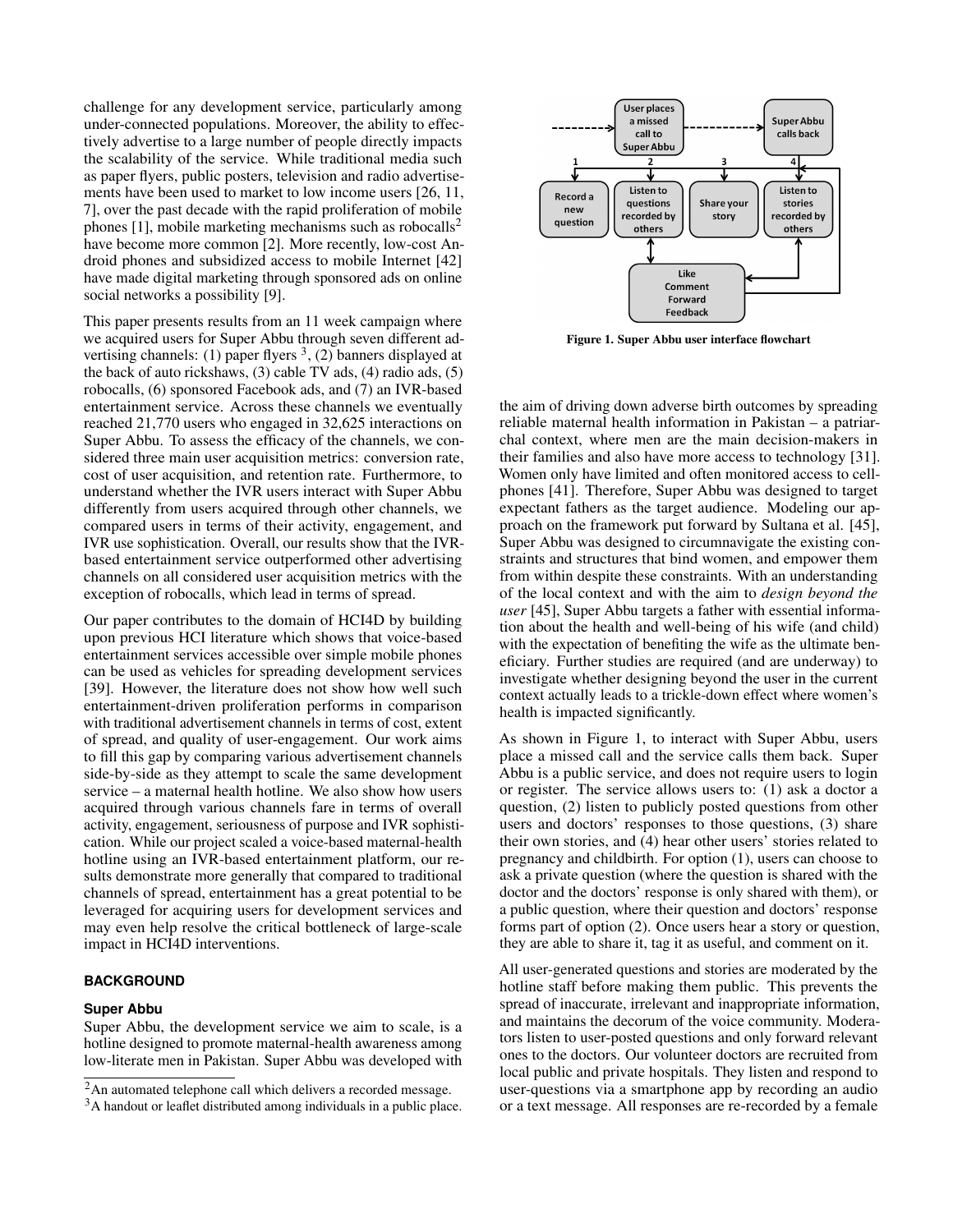speech artist as "Dr. Saba" – a female doctor's persona created for Super Abbu. Users receive these responses in their next interaction with the service. Questions marked public by the users are posted publicly along with Dr. Saba's responses.

Following a successful pilot deployment, it was decided in consultation with the funders of Super Abbu to scale the service to 20,000 users. The primary target audience was low-income and low-literate men of reproductive age. We explored all available options for reaching the desired number of users belonging to the target demographic. Being constrained by both budget and time, it was important for us that the advertising channels should be able to reach a large number of people rapidly, and at a low cost per user. Based on literature and our knowledge of the local culture, we identified seven channels as having the potential for maximum reach among the target audience: flyers, banners displayed at the back of auto rickshaws, video ads on local cable TV, targeted video ads on Facebook, audio ads on local radio, robocalls placed to people of target demographics, and audio ads on a popular entertainment driven IVR service, Polly [\[37\]](#page-11-8).

# **Polly**

Polly, one of the advertisement services that we used to spread and scale Super Abbu, is an IVR-based entertainment service designed to reach low-literate, low-income populations via a simple voice-based game. Polly was launched in 2011 by introducing its phone number to five low-literate members of the service staff at a local university in Pakistan. Within three weeks it had amassed over 2,000 users and 10,000 calls [\[37\]](#page-11-8). Over a year, Polly reached more than 165,000 users over 636,000 calls [\[39\]](#page-11-3). Polly's virality was achieved by design. When users call Polly, they are able to record and send voice messages to their friends in morphed, funny voices, making Polly playful while also providing a utility of being able to send free voice messages. This allows users to (1) be introduced to Polly through a referral from a friend whom they trust, and (2) immediately identify the playful aspect of Polly after answering the call. In 2012, Raza et al. launched a development service on top of Polly [\[39\]](#page-11-3). They scanned the classified section of Pakistani newspapers for job ads appropriate for low-literate workers, audio-recorded them in the local language, and made them available for audio-browsing on Polly. These ads were listened to more than 386,000 times within a year and demonstrated that Polly could be used to draw users to a development service. Our work tries to replicate Polly's success to promote a different development service, compare Polly to traditional and upcoming advertisement channels in terms of its ability to efficiently acquire users, and investigate whether users acquired through Polly behave any differently from users recruited through other means.

# **RELATED WORK**

## **User Acquisition in Development Interventions**

In 2009, Ho et al. [\[19\]](#page-10-9) defined the scope for HCI for Development (HCI4D) as "any HCI research that addresses the needs or aspirations of people in developing regions, or that addresses specific social, cultural, and/or infrastructural challenges of developing regions". In a subsequent review of HCI4D research, Dell and Kumar identified scaling of projects to have the desired development impact as one of the benchmarks for success [\[13\]](#page-10-10). Scaling to a large number of people is also often a key requirement for donor agencies, or other investors, that fund development projects [\[28\]](#page-11-2). However, despite scale being a critical metric for success, only a small handful of HCI4D projects have managed to actually achieve large scale, with only a few notable exceptions [\[16,](#page-10-1) [39,](#page-11-3) [29\]](#page-11-9).

Many HCI4D pilot studies recruit on the order of tens of users [\[35,](#page-11-10) [47,](#page-12-6) [40,](#page-11-11) [50,](#page-12-7) [34\]](#page-11-12). Lack of resources has been cited as a reason for why HCI4D projects fail to achieve large scale [\[6\]](#page-10-11). More specifically, since the technology service itself is often already challenging to design, implement, and deploy in a constrained development setting, very few resources remain to scale and sustain projects [\[10\]](#page-10-12). While a small number of users may be sufficient for pilots or projects with narrowly defined research goals [\[19\]](#page-10-9), scale ultimately determines the social impact of development services.

HCI4D projects generally recruit users through personal contacts, word of mouth, or NGOs and other public institutions [\[34,](#page-11-12) [12,](#page-10-0) [35\]](#page-11-10). These approaches are often not scalable because the cost per user is high and recruiting additional users requires a proportional increase in resources. One particular community mobilization and user recruitment strategy that has been able to scale after multiple rounds of iteration, is the "federated model of smaller democratic volunteer groups, that are incentivized through monetary, social, purposive, and solidarity incentives" [\[28\]](#page-11-2). This strategy requires hiring a number of community managers, who recruit and train volunteers, and finally monitor and incentivize their performance. The smaller volunteer groups not only recruit potential users, but also garner hyper-local content for the platform, further changing the structure and content available to users of the platform. Moitra et al [\[28\]](#page-11-2). found that this particular community mobilization strategy also requires the right balance between standardization and flexibility, and between centralized organizational control and decentralized democratic setups. Consequently, bigger projects in ICT4D typically rely on advertising to recruit users more cheaply at large scale [\[32\]](#page-11-0). Marketing of health interventions, especially technology-based health promotion services, remains a challenge. Levine et al. [\[24\]](#page-11-13) spent \$15,000 on marketing and evaluation of a sexual health text messaging service that cost \$20,000 to build and \$1,500 to maintain. Our work builds on the strategies for social marketing in health promotion provided in Hastings and Haywood's article [\[18\]](#page-10-13), and we find that the medium of communication can have an impact on the conversion and retention of users for health promotion applications.

## **Advertising**

When the world wide web was taking off in northern America and western Europe in the late nineties, a few empirical studies compared the effectiveness of interactive advertising on the new medium with traditional media sources such as television and radio [\[5\]](#page-10-14). Since then, multiple waves of digital advertising have come to the fore, including mobile advertising (via apps), social media advertising, targeted advertising based on online behavior. As brands have shifted advertising budgets towards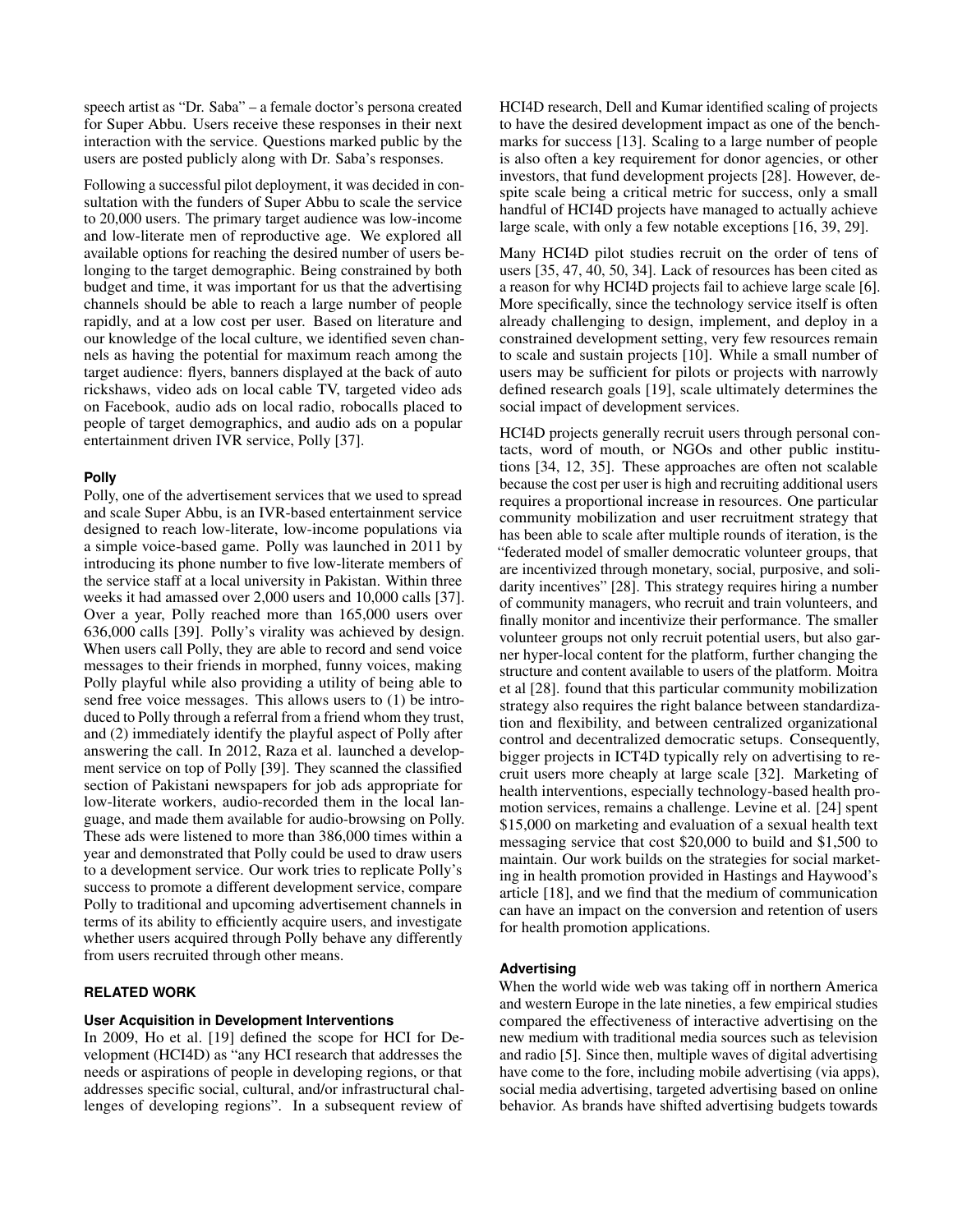digital ads to increase reach at lower costs, research has been conducted related to privacy and intrusion around location based advertising [\[25\]](#page-11-14), how multitasking while using computers changes the effectiveness of traditional advertising such as radio [\[53\]](#page-12-8), and how increased advertisement online effects brand equity [\[4\]](#page-10-15). However, a vast majority of this research has been conducted with literate and tech savvy users in Europe and North America.

In countries like Pakistan, where 42% of the population cannot read and write [\[22\]](#page-10-16), yet more than 50 million users are online, it is worthwhile to explore the effectiveness of advertisement over new media technologies such as SMS, robocalls, and Facebook, compared to traditional media outlets such as radio, television and flyers. Sultan et al. [\[44\]](#page-12-9) performed a comparative study between the US and Pakistan to test for consumer acceptance of mobile marketing. Little work is available comparing new advertising channels within low and middle income countries. Generally, research shows that robocalls are marginally effective [\[23\]](#page-10-17), universally disliked [\[48\]](#page-12-10), and their efficacy goes down as the number of robocalls from the same campaign increase [\[56\]](#page-12-11). Among college students in Turkey, Aydin et al. [\[7\]](#page-10-5) found that attitudes towards both SMS and mobile app-based advertisement were negative, and that SMS ads are less credible than mobile app ads.

## **Voice-based Development Services**

A significant majority of modern information and communication technologies rely on textual interfaces to communicate information over digital channels, which do not work well for non-tech savvy, low-literate, low-income, and visually impaired populations [\[14,](#page-10-18) [8\]](#page-10-19). For low-literate populations, even graphical interfaces can be a barrier to entry [\[27\]](#page-11-15). Interactive Voice Response (IVR) systems thus provide an opportunity to reach wider audiences because they only require the ability to make or receive a phone call using a basic phone.

A number of IVR services have been used to deliver development outcomes in low-income settings. Patel et al. [\[32\]](#page-11-0) found that for farmers in Gujrat, India, task completion rates were significantly higher for touch-tone input compared to speech input, especially where farmers were less than 30 years old, or had less than eighth grade education. While designing an interface for school children in South Africa to provide feedback on school meals, Grover et al. [\[17\]](#page-10-20) found a strong preference for speech as an input modality. White et al. [\[55\]](#page-12-12) designed a voicebased employment exchange in rural India, and reported that respondents across various educational backgrounds found the service useful for getting job-related information.

With low barriers to entry, voice-based technologies have also been demonstrated to scale more organically and without extensive external inputs. For example, Vashistha et al. [\[51\]](#page-12-13) found that low-income visually impaired people in rural and peri-urban communities of India had established informal networks of peer-produced audio content shared via Bluetooth, memory cards, and CDs. CGNet Swara, an IVR forum for citizens to discuss local issues, logged 70,000 phone calls and 1,100 messages within the first 21 months of launch [\[29\]](#page-11-9). Baang, a voice based social platform in Pakistan, received 269,468 posts from 10,721 users (69% of whom were blind)

within the first 7 months of its launch [\[38\]](#page-11-4). Unlike robocalls, voice-based platforms are also attractive because they can be designed to provide a variety of interactive features that promote engagement. Baang, for example, allows users to submit audio posts, upvote and downvote on other people's content, comment on previously recorded content, and forward such content to others. Our work compares the efficacy of an IVRbased entertainment service against conventional advertising channels for scaling a development service.

## **METHODOLOGY**

Our research goal is to compare the efficacy of different advertising mediums to spread awareness about a development service to hard-to-reach, low-literate, low-income users. We measure the success of these channels in terms of their ability to recruit callers to Super Abbu who actually use the service for its intended purpose. We primarily focused our recruitment efforts in Lahore, the capital of Punjab province, because of the high population density and relatively good infrastructure.

We hired a creative advertisement agency to help design the ads for all channels and recruited a famous Pakistani cricketer to appear in our ads and endorse Super Abbu. To maintain a reasonable comparison, we employed the same ad agency and celebrity across channels. We also tried to keep the recruitment material design, information content and even verbiage as similar across channels as permitted by the specific design guidelines of each medium [\[5\]](#page-10-14). Certain mediums impose design constraints e.g. for the robocall, we needed to grab the attention of the users so that they do not hang up. So we created five curated questions and placed them before the standard boilerplate ad language. The Polly ad was brief as users tend to skip lengthy ads, and in the same voice as rest of Polly's prompts. We also tried to keep the production quality as high as we could afford for each channel (professionally recorded audio and video, glossy paper for the flyers).

We began advertising on all mediums around the same time and spent an initial \$100 - \$300 on each medium to see how well they performed. After an initial period (reported below), due to budgetary restrictions, we stopped funding the mediums that did not perform well (rickshaw, cable TV, radio). We spent the remaining amount of funds on the four channels (Polly, robocall, Facebook ads, and flyers) that performed better in terms of bringing a large number of users to the service.

We used unique call-in numbers for the Super Abbu service for each of the seven channels to differentiate users recruited through them. After the campaign period, we analyzed our detailed call logs as well as the actual user-recordings. We compared the channels in terms of the number of users acquired, cost of acquisition, and retention rate. We also compared the users in terms of activity on the Super Abbu service, relevance of contributed content, and the use of relatively complex IVR functionality. Finally, we conducted a post-study telephone survey to obtain demographic information about our users.

Institutional Review Board (IRB) approval was obtained from the three universities of the authors before the start of the project. Disclaimer messages were added to the Super Abbu service to let the users know that their interactions were being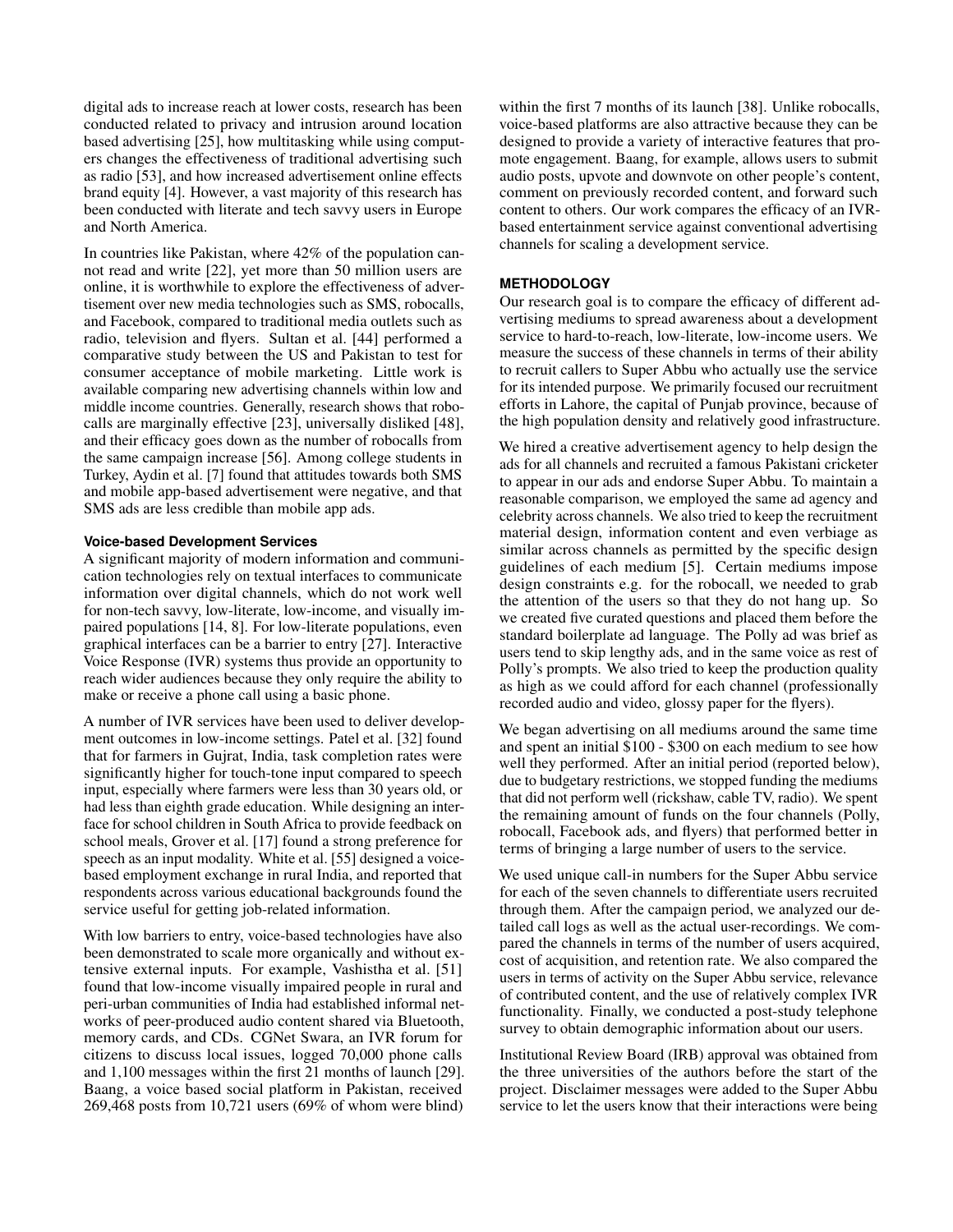recorded for research and quality improvement purposes, and also to warn them to hang up in case of emergency and call the local emergency numbers instead. The users who received robocalls had submitted their cell phone numbers as part of a prior government intervention in health and agriculture sectors, and had agreed to be contacted about other relevant services. While robocalls can be a nuisance, users could hang up at any point during the call. Users who actively disconnected robocalls were never called again as part of the recruitment process. It was determined that the potential benefit of finding out about a public health service outweighed the risk of annoyance as part of a robocall, and every possible effort was made to minimize such risks.

#### **Recruitment strategy**

This section describes the recruitment strategy for each of the channels. We have made all of the described material available in the supplementary material section.

Polly: We placed a 28-second audio banner ad at the start of the interaction. Users could press a key to transfer to Super Abbu anytime during and just after the ad that was played each time a user contacted Polly. An option to switch to Super Abbu was also augmented to the main menu of Polly (as option 5). The ad was recorded by the same voice artist who had recorded other prompts for Polly. 3,046 users ended up listening to the ad, costing us a total of \$969. The script of the ad is as follows:

Guarantee your family's health! Super Abbu helpline, now allows you to hear expert doctors' opinions around pregnancy and childbirth. To avail Super Abbu's services, press 1 on your phone now, or place a missed call to 042- 3890 0808 at any time. The system will call you back in a short while, and you can enjoy all of Super Abbu's services for free, from the comfort of your home.

Robocalls: In order to acquire phone numbers of potential users from our target demographics, we partnered with a government agency responsible for running public services in healthcare and agricultural domain. We were given a data set of 100,000 phone numbers without any personally identifiable information. These users had volunteered their cell numbers while accessing public services, and were not denied access in case they refused to give their numbers. We placed 35 second long robocalls between 9 am and 10 pm. The robocalls were retried up to three times with a gap of 8 hours if the phone number was busy, powered off, or out-of-cell-coverage. Robocalls were not retried if users canceled the calls, either before or after answering. 75,994 recipients answered our calls, costing us \$2,894. Each robocall contained an audio endorsement by the cricketer at the start of the recording, followed by one of five curated messages that contained a question around maternal and child health. Here is an example robocall script:

Assalam O Alaikum! (Hello!) Do you know what it means if a child doesn't cry immediately after birth? You can find answers to such questions without leaving the comfort of your home. Call Super Abbu's free hotline, and ask qualified doctors questions about pregnancy and child birth. You can also listen to other parents' experiences. To go to Super Abbu now, press 1. Or, at any time,



Figure 2. Printed flyers distributed in hospitals and at bus stops

<span id="page-4-0"></span>place a missed call to the number from which you have received this call to get a call-back from Super Abbu.

Flyers: We distributed 30,000 flyers (Figure [2\)](#page-4-0) outside five large public hospitals and at bus stops in Lahore. In hospitals, the flyers were distributed among men at the gates and those waiting outside maternal and child wards. The flyer distribution was done in 2-3 day drives over 3-4 weeks through a distribution company that charged 1 cent (US) per flyer. The overall cost of printing and distribution of the flyers was \$682.

Sponsored Facebook Post: We created a 60-second sponsored video ad using Facebook's boost-post feature. It was watched by 102,935 users over 3 weeks. The target audience was specified as men of ages 18-45 years and living within and on the outskirts of large urban cities in Punjab: Faisalabad, Gujranwala, Lahore, Multan, Rawalpindi, and Sialkot. The amount of money spent on advertisement on Facebook (\$95) was roughly half the amount spent on radio and cable TV ads, but given the low conversion rates, we chose not to spend more money on sponsored Facebook ads.

Auto Rickshaw Banner: We commissioned 100 auto rickshaws to display a banner attached at their back for a month (total cost: \$301). We calculated the expected reach of this medium with the help of two local advertising agencies which came out to 4,752,000 views (6 average daily active hrs \* 264 views/hr  $*$  100 rickshaws  $*$  30 days (duration of campaign))<sup>[4](#page-4-1)</sup>.

Audio Radio Ad: We created a short 25-second audio ad and a longer 60-second ad and aired them on two local FM radio stations of Rajanpur and Jhang districts of Punjab, having a total population of 4.7 million in 2017. The short ad was

<span id="page-4-1"></span><sup>4</sup>These estimates are based on internal industry surveys that are not publicly accessible.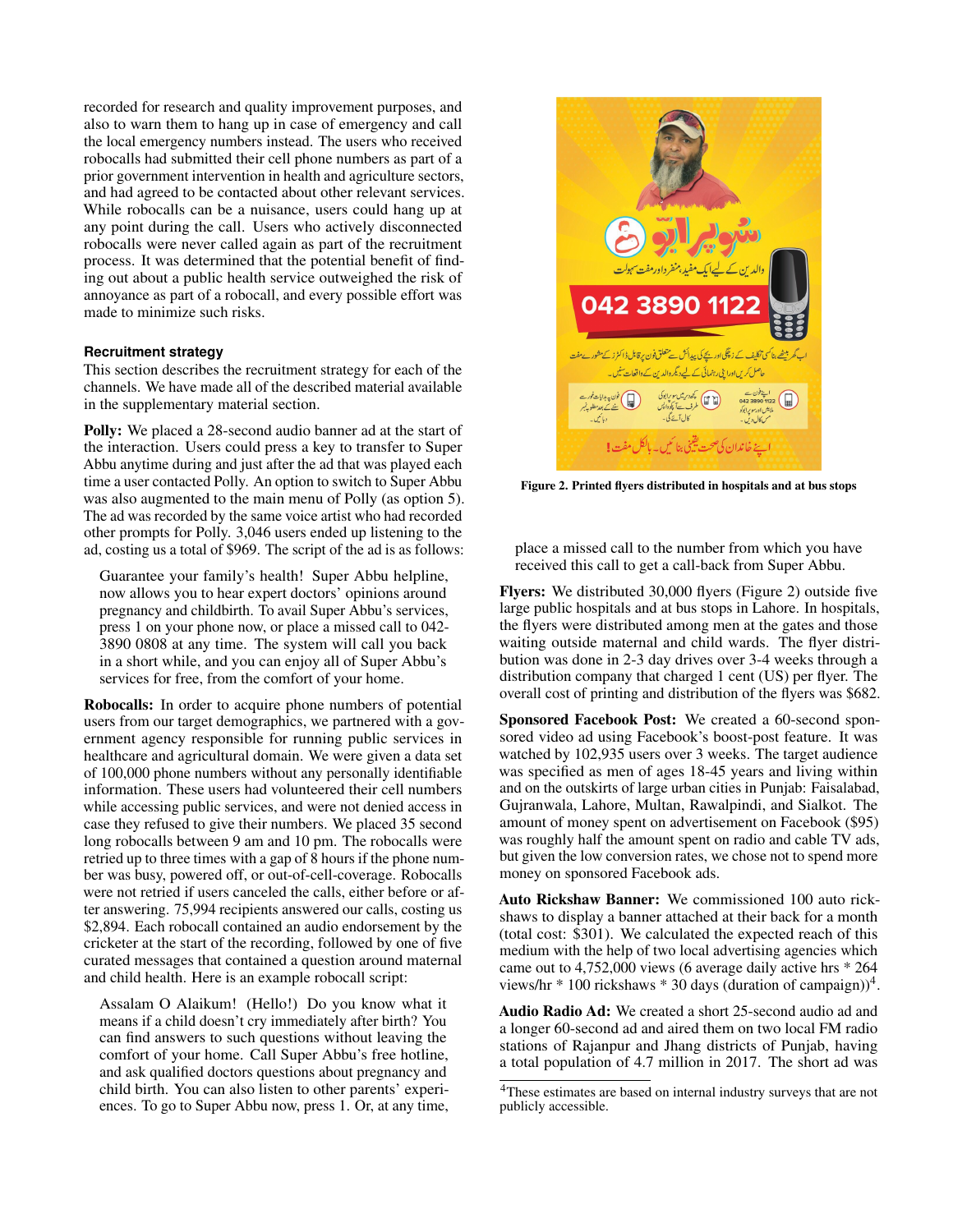

<span id="page-5-1"></span>Figure 3. Number of users acquired via Polly and robocall channels

played 12 times and the longer one 5 times in each peak slot (7am  $-$  10am and 5pm  $-$  10pm) over four days (total cost: \$198). As the radio stations did not have listenership estimates we calculated the expected reach with the help of our partner advertising agencies to be 38,000 impressions (peak time usage (# radio listeners  $(11\%$  in Jhang  $(2,743,416)$ , 9% in Rajanpur (1,995,958)) \* fraction of FM 104/5 listeners (6% and  $(9\%)^4$ . The short ad script is as follows:

Now you can listen to the advice of expert doctors around pregnancy and childbirth for free without leaving the comfort of your home, using the Super Abbu helpline. Place a missed-call to 042-3890 0808 right now and Super Abbu will call you back soon. All of its services are available to you for free.

Cable TV Ad: The Facebook video ad was also played on local cable TV. Lahore is serviced by eight cable providers that do not compete in terms of geographic coverage. We chose two that mainly service low income areas. The ad was played between movies on three movie channels operated by each cable operator for a week (total cost: \$172). Super Abbu's number was also occasionally displayed on a ticker at the bottom of the screen during movies. As the cable operators did not have viewership estimates, we estimated the reach with the help of our ad agencies to be 31,000 views (12,000 and 19,600 subscribers for the two cable companies \* household size  $(6.6) * 15\%$  normalization for the number of channels)<sup>4</sup>.

## **RESULTS**

Overall, our advertising campaign was able to reach 21,770 users through the seven advertisement channels. The total amount of money spent on advertisement was approximately \$5,500 (USD). Our primary objective was to study whether an existing IVR entertainment service (Polly) can be leveraged to attract users onto a new development service (Super Abbu), and if so, how does it compare to other promising advertising channels (1) flyers distributed at hospitals and bus stops, (2) automated robocalls to a curated list of phone numbers, (3) sponsored Facebook video ads, (4) banner ads placed on auto rickshaws, (5) audio ads on local radio channels, and (6) video ads on cable TV.

We present our results using standard user acquisition metrics (a) conversion rate, (b) cost of user acquisition, and (c) user retention rate, because our primary research question was focused on achieving scale for HCI4D interventions in a "sustainable" (i.e. without costly external inputs) manner. These metrics, while not comprehensive, are common standard advertising metrics that capture the first-order measures of interest for our research question. As suggested in the literature [\[38,](#page-11-4) [54\]](#page-12-14), we also use (i) user activity (on the target platform) (ii) level of engagement, and (iii) level of IVR sophistication to measure the relevance and the quality of the usage of the development service by users attracted through the various advertisement platforms. Detailed qualitative analysis of the usage data from the Super Abbu pilot is beyond the scope of this paper.

## **User Acquisition**

We use the following metrics to assess user acquisition:

- *Conversion rate* The fraction of people reached through an advertisement channel who end up calling Super Abbu.
- *Acquisition cost* Cost of acquiring a new user of Super Abbu.
- *Retention rate* The fraction of users who keep calling Super Abbu *k* days after their initial use.

#### *Conversion Rate*

Table [1](#page-5-0) summarizes the conversion rate for each of the channels. We find that Polly was very successful in attracting users to Super Abbu, much more so than any of the other six channels. Approximately 50% of the 3,046 users reached through Polly opted to become users of Super Abbu, while the second highest conversion rate (robocalls) was roughly half of that of Polly (25% of 75,994 users approached). All other channels had conversion rates of less than 0.1%.

Figure [3](#page-5-1) compares Polly and robocalls, the channels with the highest conversion rates, in terms of number of interactions with these channels and with Super Abbu over the entire length of the deployment. The activity of users acquired via robocalls with Super Abbu sharply rises and remains high while the robocalls are active (flag B in the figure when we started calling a large group). It plummets as soon as we stop making robocalls (flags A and C). On the other hand, users acquired through Polly continue to call Super Abbu for several weeks even after we turned Polly off (flag A). This brings up a possibility that robocall users only end up having a handful of interactions with Super Abbu and churn at a high rate. In the following sections, we see that this indeed is the case.

| <b>Channel</b>  | #People<br>Approached | #People<br>converted | <b>Conversion</b><br>Rate | Cost<br>(USD) | Cost<br>per user |
|-----------------|-----------------------|----------------------|---------------------------|---------------|------------------|
| Polly           | 3.046                 | 1.539                | 50%                       | \$969         | \$0.63           |
| Robocall        | 75,994                | 19.688               | 25.9%                     | \$2.894       | \$0.15           |
| Facebook        | 102,935               | 91                   | $\leq 0.01\%$             | \$95          | \$1.05           |
| <b>Flver</b>    | 30,000                | 197                  | $\sqrt{0.1\%}$            | \$682         | \$3.46           |
| <b>Rickshaw</b> | 4,752,000             | 132                  | $< 0.01\%$                | \$301         | \$2.28           |
| <b>Cable TV</b> | 31,000                | 87                   | 50.01%                    | \$172         | \$1.98           |
| Radio           | 38,000                | 36                   | 50.01%                    | \$198         | \$5.5            |

<span id="page-5-0"></span>Table 1. Conversion rate and user acquisition cost for different channels.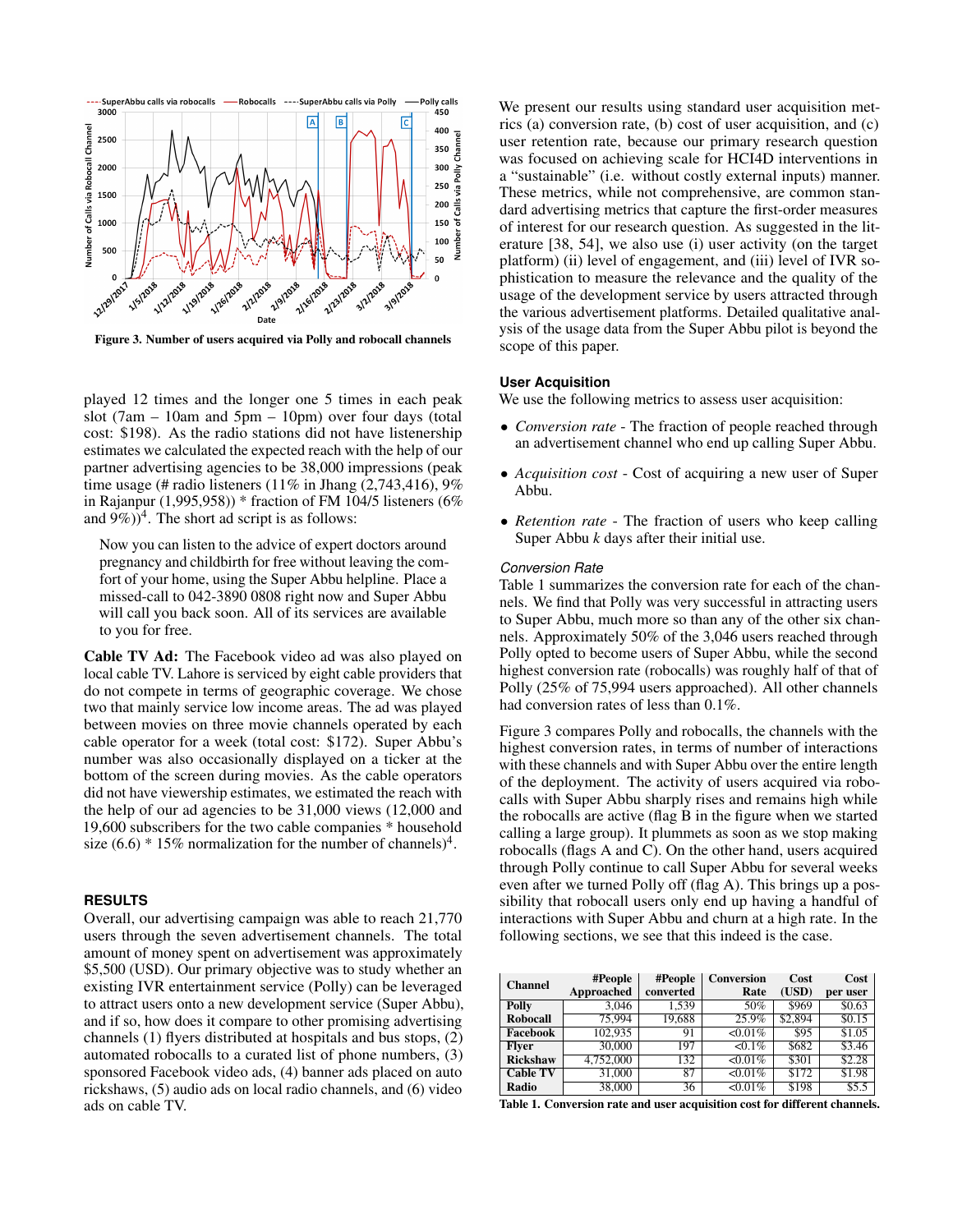

#### <span id="page-6-0"></span>*Acquisition Cost*

Robocalls were the most cost effective way to get users onto the platform (Table [1\)](#page-5-0). It costs \$0.15 to recruit each user via robocalls, compared to \$0.63 to recruit each user from Polly – approximately 4 times as costly. While Polly's conversion rate is a lot higher, it is also more costly to advertise on Polly compared to placing robocalls in Pakistan. Still compared to other channels of spread, both Polly and robocalls turned out to be the most cost effective choices.

It should be noted that we have calculated the cost of advertisement on Polly by measuring the number of minutes that the ad was played on Polly, and not the overall cost to run Polly. We used Polly as an existing service for hosting our ad campaign. Researchers and practitioners who wish to replicate this model may need to account for a profit margin on top or plan to host Polly. Polly's actual running expense varies a lot based on several factors. It is low in regions covered by cloud platforms like Exotel, Plivo, Twilio. Otherwise, there is a cost of hosting servers and telephony gateways. It also depends on the airtime and hosting rates negotiated with the local TELCOs. Finally, there is a lot of cost variability around the extent of virality [\[36\]](#page-11-16). The total cost in Table [1](#page-5-0) also does not include the creative cost of design of the advertisement or the cost of production for any of the channels. These costs come to \$1200 that the advertising agency charged us lump sum. The level of effort, however, was not uniform across mediums and it took more time and effort to shoot the video and design the flyer and poster compared to the scripts for audio ads, robocalls, and Polly.

#### *Retention Rate*

Next we compare user retention among the four channels that performed the best in terms of user acquisition (Polly, robocalls, Facebook ad, flyers). Figure [4](#page-6-0) depicts the comparison of retention. Each graph shows the fraction of users acquired through a particular channel, who remain active on Super Abbu, *k* days after their initial interaction (where  $k = 1, 2, 3$ , ..., 29). For each *k* we only consider the set of users in the denominator for whom we had a chance to observe at least *k* days of activity. Error bars show standard error. The retention

curves for rickshaw, cable TV, radio, and Facebook are not as smooth since there were fewer users from these channels.

As shown in Figure [4,](#page-6-0) users acquired through Polly had the highest user retention with 50% of users returning one day after their initial interaction, 33% returning a week later and 18.5% still calling a month later. Polly offered the lowest cost per retained user. Radio had the second highest retention. However, as only 36 users were recruited through the radio channel, these estimates are prone to more noise. All of the other services performed poorly. Robocalls, which performed very well in terms of user acquisition, had very low user retention. Only 8.9% of users called a day after their initial interaction and the numbers fell to less than 2% within a week. In fact, 70% of all users who were acquired through robocalls only had a single interaction with Super Abbu. Similarly, 58.8% and 58.4% of all users acquired through Facebook ad and flyers engaged in just a single call with Super Abbu. In comparison, 60% of all users acquired through Polly called more than once and 14% called more than 5 times.

#### **User Interaction**

We also wanted to assess whether users from the entertainment service interacted with *Super Abbu* differently compared to users from other channels. We were particularly interested in exploring whether (a) prior experience using speech-based services (familiarity with Polly) helps in the adoption of *Super Abbu*, and (b) prior exposure to an entertainment service makes users less likely to take the development service seriously. We measure interaction in terms of the following metrics:

- *Activity on the platform*: The average number of calls and time spent by each user during their first week on the development service.
- *Engagement*: The quantity and quality of questions and stories recorded by users from different channels.
- *IVR Sophistication*: The average number of button presses and 'barge-ins' performed by users of different channels<sup>[5](#page-6-1)</sup>.

## *Activity on the Platform*

We found that users acquired through Polly were much more active compared to their counterparts who were recruited through other channels. Table [2](#page-7-0) compares the activity of users who were acquired through various channels over their initial seven (consecutive) days of use. The restriction on number of days was imposed to normalize across channels. Users acquired through Polly spent an average of 27.77 minutes on Super Abbu, compared to robocall users who spent an average of 6.38 minutes. Users recruited through Facebook ad (12.33 minutes), auto rickshaw ads (11.49 minutes), radio (12 minutes), and cable TV ads (17.07 minutes) spent more time on average than robocall users. Users that came in through Polly also ended up calling more frequently compared to users from all other channels.

#### *Feature Engagement and Quality of Usage*

We find that users from Polly performed better across engagement with all interface features. Figure [5](#page-7-1) summarizes the

<span id="page-6-1"></span><sup>5</sup>A *barge-in* is the selection of a menu item while the instructions are still being played.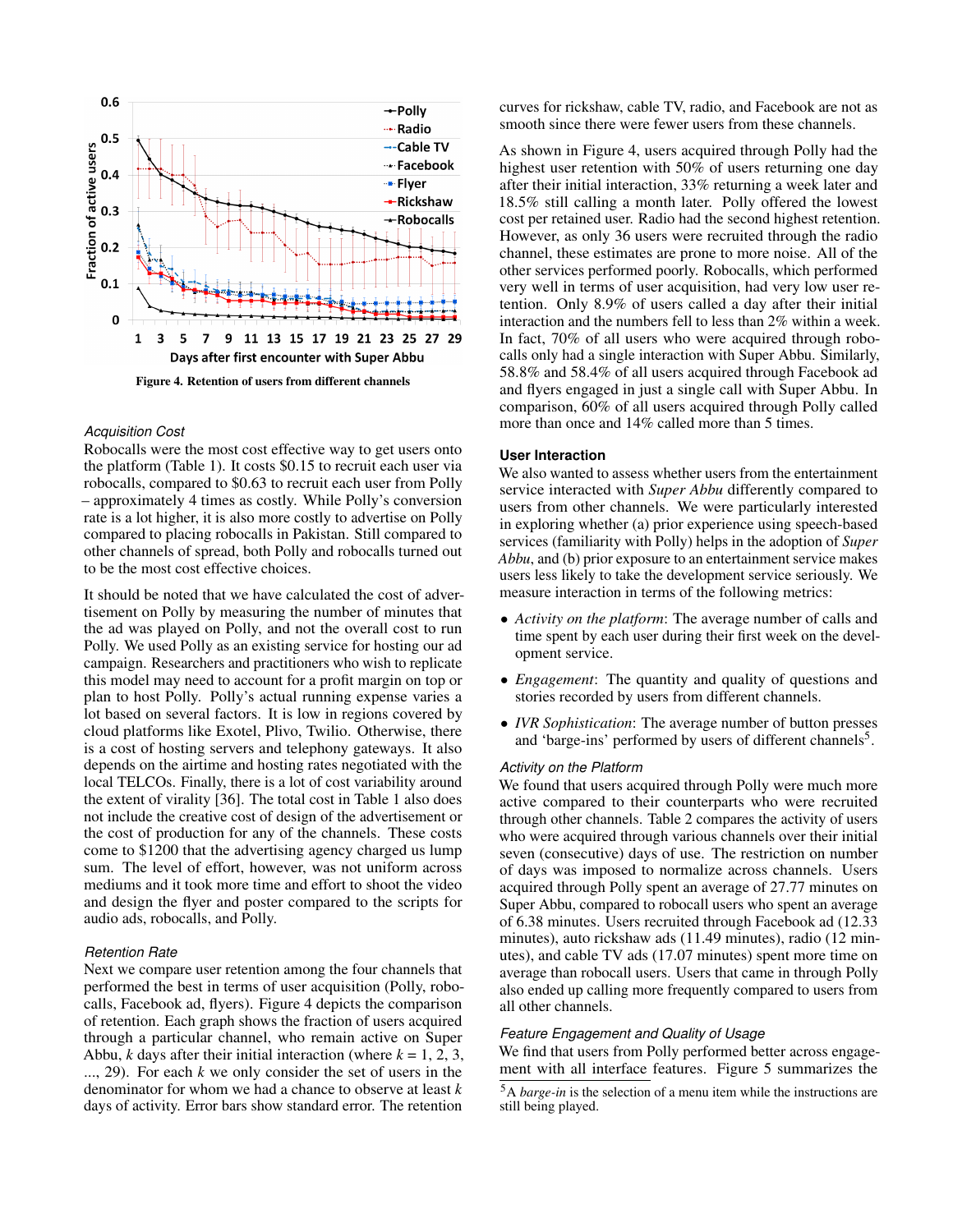

<span id="page-7-1"></span>Figure 5. Average usage of features per user

average number of interactions for users from each advertisement channel with various interface features of Super Abbu (voting, feedback, comments, stories and questions recorded). It can be observed that users acquired through Polly expressed their opinions via higher number of votes and comments and also contributed more content in the form of stories and questions. To investigate further, we consider the quality of content contributed by users from these channels.

Table [3](#page-7-2) shows a comparison of the quality of questions recorded by the users. All contributed questions were tagged as being "relevant", "silent/noisy" or "irrelevant/inappropriate" by our moderators and only questions marked as "relevant" were forwarded to the doctors. We find that Polly and Robocalls drastically lead in terms of number of questions posted by users and that the fraction of relevant questions contributed by users from Polly (27.7%) is nearly three times that of robocall users (10.9%). Interestingly however, this percentage is lower compared to the remaining channels (39.7% - 44.9%). A possible explanation is that users acquired through an entertainment service may not take the advertised development service seriously. Also, 82% of all questions contributed by robocall users were empty. These users may have ended up in the recording menu by mistake or were just exploring the interface (e.g. by randomly pressing keys) and did not know what to do once there.

## *IVR Sophistication*

In this section we compare users acquired through the four most prolific channels in terms of the sophistication of their IVR usage. We have used a subset of features: button presses, barge-ins and forwarding of posts, that are suggested by Wang et. al [\[54\]](#page-12-14) as indicators of more sophisticated IVR functionality. For button presses we count all key presses in Super Abbu,

| <b>Channel</b>     | #Calls    | #Users    | <b>Airtime</b><br>(mins) | Avg #calls<br>per user | Avg airtime<br>per user (mins) |
|--------------------|-----------|-----------|--------------------------|------------------------|--------------------------------|
| Polly              | 5.224.00  | 1.491.00  | 41,407.00                | 3.50                   | 27.77                          |
| Robocall           | 26,420.00 | 18,873.00 | 120.418.00               | 1.40                   | 6.38                           |
| Facebook           | 165.00    | 90.00     | 1.110.00                 | 1.83                   | 12.33                          |
| <b>Flver</b>       | 377.00    | 195.00    | 1,498.00                 | 1.93                   | 7.68                           |
| <b>Rickshaw</b>    | 222.00    | 131.00    | 1.505.00                 | 1.69                   | 11.49                          |
| <b>Cable TV ad</b> | 158.00    | 58.00     | 990.00                   | 2.72                   | 17.07                          |
| Radio              | 59.00     | 35.00     | 420.00                   | 1.69                   | 12.00                          |

<span id="page-7-0"></span>Table 2. Activity of Super Abbu users acquired through all channels over initial seven days of use

| <b>Channel</b>  | <b>Relevant</b> | Silence/        | Irrelevant/   |
|-----------------|-----------------|-----------------|---------------|
|                 | questions       | Noise etc.      | Inappropriate |
| Polly           | 452 (27.7%)     | 1011 $(62.1\%)$ | $166(10.2\%)$ |
| <b>Robocall</b> | 491 (10.9%)     | 3692 (82%)      | $322(7.1\%)$  |
| Facebook        | $22(44.9\%)$    | 25(51%)         | $2(4.1\%)$    |
| <b>Flver</b>    | 161(47.5%)      | 167(49.3%)      | $11(3.2\%)$   |
| <b>Rickshaw</b> | 25(39.7%)       | 37(58.7%)       | $1(1.6\%)$    |
| <b>CableTV</b>  | 26(40%)         | $35(53.8\%)$    | $4(6.2\%)$    |
| Radio           | $2(40\%)$       | $3(60\%)$       | $0(0\%)$      |

<span id="page-7-2"></span>Table 3. Quality of user-recorded questions

a barge-in occurs when a user presses a key to make a selection before the audio prompt is finished and for forwarding we consider sharing of both questions and stories. Table [4](#page-8-0) compares usage in terms of these behaviors averaged over number of users from each channel.

We find that the differences between channels are not significant in case of button presses. Users from Polly lead in terms of barge-ins (77.99%), though users from Facebook, cable TV and radio all used barge-ins nearly as frequently (68.97% - 72.50%). In terms of the forwarding function, users from Polly forwarded many more stories and questions than users from other channels (20%). We suspect that this is likely because Polly users are already familiar with the forwarding feature and the involved dynamics from prior experience.

Comparing Polly and robocalls, we see that although robocalls lead in terms of the magnitude of *primary spread* (19,688 vs. 3,046 users brought by robocalls and Polly, Table [1\)](#page-5-0), Polly clearly outperforms in terms of viral spread (20.66% of Polly users forwarded content vs. 1.04% of robocall users). Primary spread measures the #users acquired directly through the ad. Secondary (viral) spread measures the #users acquired through the primary users as they forward stories and questions to friends or engage in offline discussions. Table [4](#page-8-0) shows the fraction of users who engaged in the secondary spread. As a result of these forwarded messages and offline communication, 1.57% of all robocall users and 27.55% of all Polly users were acquired through the secondary spread.

## **User Surveys and Demographic Details**

We conducted a phone survey of 216 users, selecting most active (119) and least active (97) users. The questions were arranged in increasing order of sensitivity so that we could obtain at least partial information in most instances. The surveyors introduced themselves as individuals conducting surveys on behalf of Super Abbu. After introducing themselves, reminding the user of Super Abbu and collecting informed consent, the surveyors asked demographic questions such as age, education, and occupation. The survey then moved on to technology use, and asked about the type of cell phone, monthly cell phone expenditure, and Internet usage.

Only 55% of the 216 users selected for the surveys, picked up our calls and consented to the survey. Among them, only 29 had heard about Super Abbu or remembered using it. Since the overall number of active users in our pool from other channels was small, this initial survey group was heavily dominated by Polly (21) and robocall users (7). To get demographic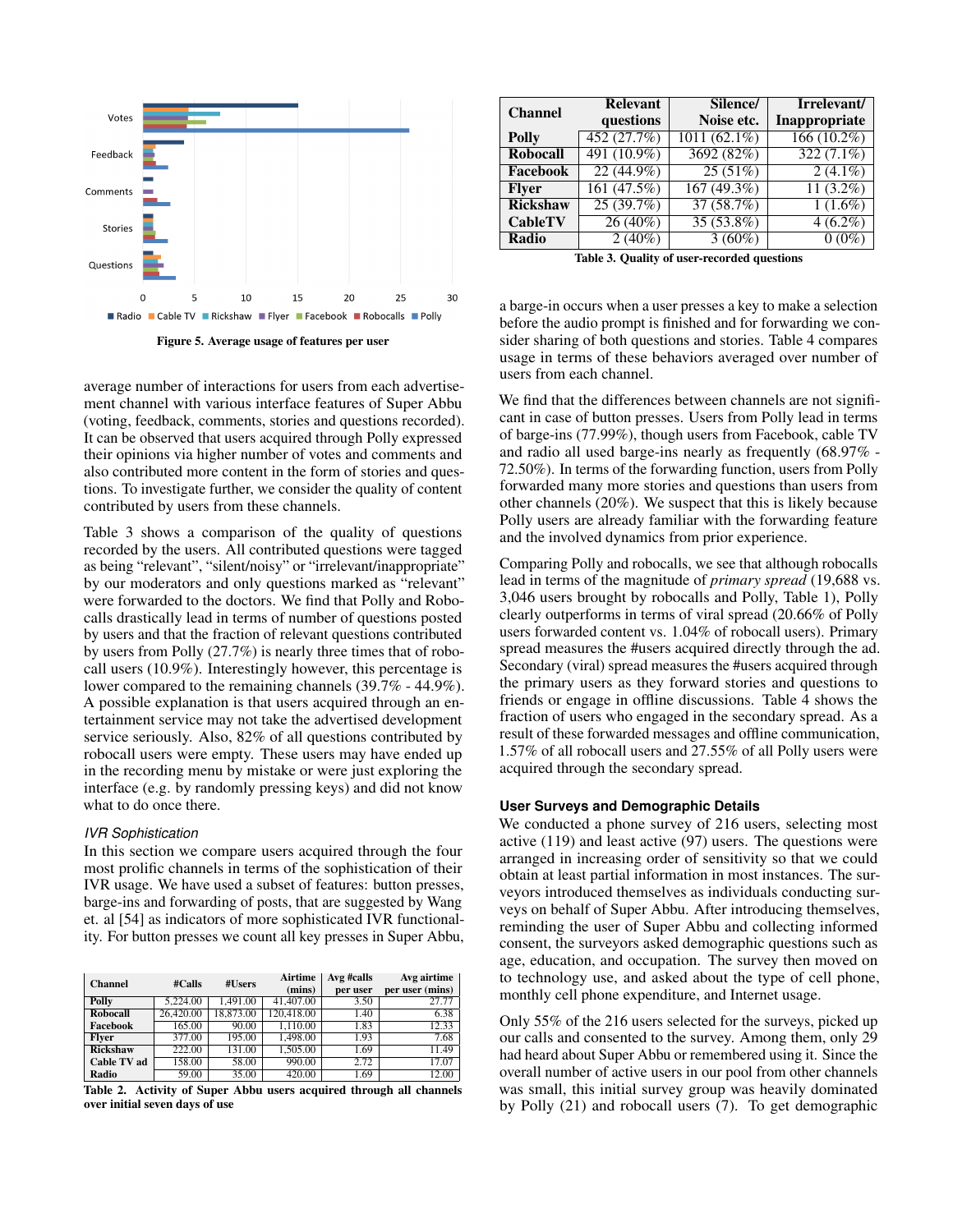information for all other channels, we conducted another round of surveys with 140 users, with 20 randomly selected users for each of the seven channels. From this second round of phone surveys, only 14 of the 140 respondents picked up the call, consented to the phone survey, and remembered using Super Abbu. Given that we were only able to collect demographic data of 43 users from the two phone surveys, we present our findings as a comparison between the users of Polly (22 respondents) and the users of all six of the other channels combined (21 respondents).

Based on our surveys, the vast majority of Super Abbu users recruited through Polly were male (95%); spent \$2.58/month on mobile expenses and had an average of 7.2 years of education. Similarly, for all other channels, a vast majority of the users were male (94.7%), spent \$3.88/month on cell phone use, and had 9.33 years of education on average. If we consider money spent on cell phone expenses as a loose proxy for income, our data shows that on average, we were able to recruit low literate (despite 7.2 years of education [\[46\]](#page-12-15)), low-income men to the Super Abbu service. Compared to users from the other channels, Polly users were less educated, spent less money on cell phone usage, and a greater fraction were feature phone users (63.6% compared to 38.1%). These broad demographic trends corroborate with prior studies that have found Polly users to be mostly low-income, low-literate young men [\[37\]](#page-11-8).

Phone surveys are essentially cold-calls conducted without prior appointments or notice to the users. A few of respondents said that they were *busy at the office* or *driving*. Other users said they *did not want anything from Super Abbu* (presumably thinking we were telemarketers). Some users disconnected the call as the surveyor was introducing themselves, while others asked the surveyor to call back from the official number used for Super Abbu, as they did not trust a call from a random number claiming to be from Super Abbu.<sup>[6](#page-8-1)</sup> Given these numerous issues with phone surveys it was unsurprising that a large number of respondents refused to consent to the survey, or hung up when questions such as years of education or money spent on phone usage were asked.

## **DISCUSSION**

In this paper, we have reported a comparison of seven advertising channels to scale up a maternal health hotline in Pakistan and acquire users for it. We have presented a detailed comparison of all the channels in terms of indicators that are important

<span id="page-8-1"></span><sup>6</sup>There have recently been widely reported phone survey scams in Pakistan, including one where the caller claimed to be calling from the army to verify census data and asked for sensitive personal details [\[3\]](#page-10-21).

| Channel         | $%$ of users<br>who ever pressed<br>a button | $%$ of users<br>who ever used<br>a barge-in | $%$ of users<br>who ever forwarded<br>a story or question |
|-----------------|----------------------------------------------|---------------------------------------------|-----------------------------------------------------------|
| Polly           | 98.77                                        | 77.99                                       | 20.66                                                     |
| <b>Robocall</b> | 97.05                                        | 38.89                                       | 1.04                                                      |
| Facebook        | 97.57                                        | 71.96                                       | 5.49                                                      |
| <b>Flver</b>    | 95.79                                        | 34.74                                       | 3.55                                                      |
| <b>Rickshaw</b> | 96.86                                        | 56.7                                        | 2.27                                                      |
| <b>Cable TV</b> | 100                                          | 72.50                                       | 5.75                                                      |
| Radio           | 89.66                                        | 68.97                                       | 25                                                        |

<span id="page-8-0"></span>Table 4. Engagement with sophisticated interface features

for a development-related information service: spread of the service and cost of user acquisition, user engagement with features of the interface, user retention, quality and relevance of the user-contributed content, and sophistication of interface use. Out of the seven channels, only robocalls, Facebook, and the IVR entertainment service were able to acquire users at relatively low cost per user (around \$1 or less). Polly offered the lowest cost per retained users of Super Abbu and most users outside of Polly did not end up becoming long-term users of the service. Thus, Polly clearly performed the best in terms of user acquisition and retention. Users recruited through Polly also demonstrated markedly higher activity, tendency to spread the service to others and feature engagement than users from other channels.

One of our key findings is the surprisingly high conversion rates for Polly (50%) and robocalls (25%) compared to other channels (less than 0.1%). The latter statistics are not surprising, as the industry standard for advertisement channels is also 0.1% [\[15\]](#page-10-22). While our data does not establish the causal reasons for the high conversion rates of Polly and robocalls, we can hypothesize several explanations. The high conversion rate of Polly might be due to its entertainment value that lowers the barrier for the users to press a button and explore the advertised service. Also, both robocalls and Polly employ the same modality (IVR) as the development service. This allows a relatively smooth transition between the advertisement channel and the advertised service compared to other channels where people need to memorize the advertised phone numbers and dial them later. This means a higher cognitive load and persistent motivation compared to simply pressing a key immediately on Polly and robocalls. The IVR advertisement services also offer a smoother transition in terms of pre-training or at least priming the users to navigate speech interfaces before transitioning to the development service. Previous work by Wang et al. [\[54\]](#page-12-14) supports this hypothesis as it has been shown that speech-based entertainment services implicitly train users to better handle speech interfaces. Yet another reason for the high conversion rate of robocalls could be that these calls were made to users of government-run information services (health and agriculture), so they may be primed and pre-selected to be more open to such services given that they had volunteered their phone numbers. However, additional studies are required to generalize and verify these explanations.

Some of the most promising advertisement channels performed surprisingly low in terms of conversion rates. While we were able to reach 102,935 views for the Facebook ad among the demographics of interest, and at a very reasonable cost, the response in terms of conversion rate was negligible. Only a tiny fraction (less than 0.01%) of the Facebook users who were reached through the advertisement ended up calling Super Abbu. However, the users acquired via Facebook asked more relevant questions (44.9%, N=49) compared to Polly (27.7%, N=1,629) and Robocalls (10.9%, N=4,505).

Our finding regarding lack of user retention and engagement resulting from robocalls is consistent with the literature. We were fortunate to have access to a huge database of phone num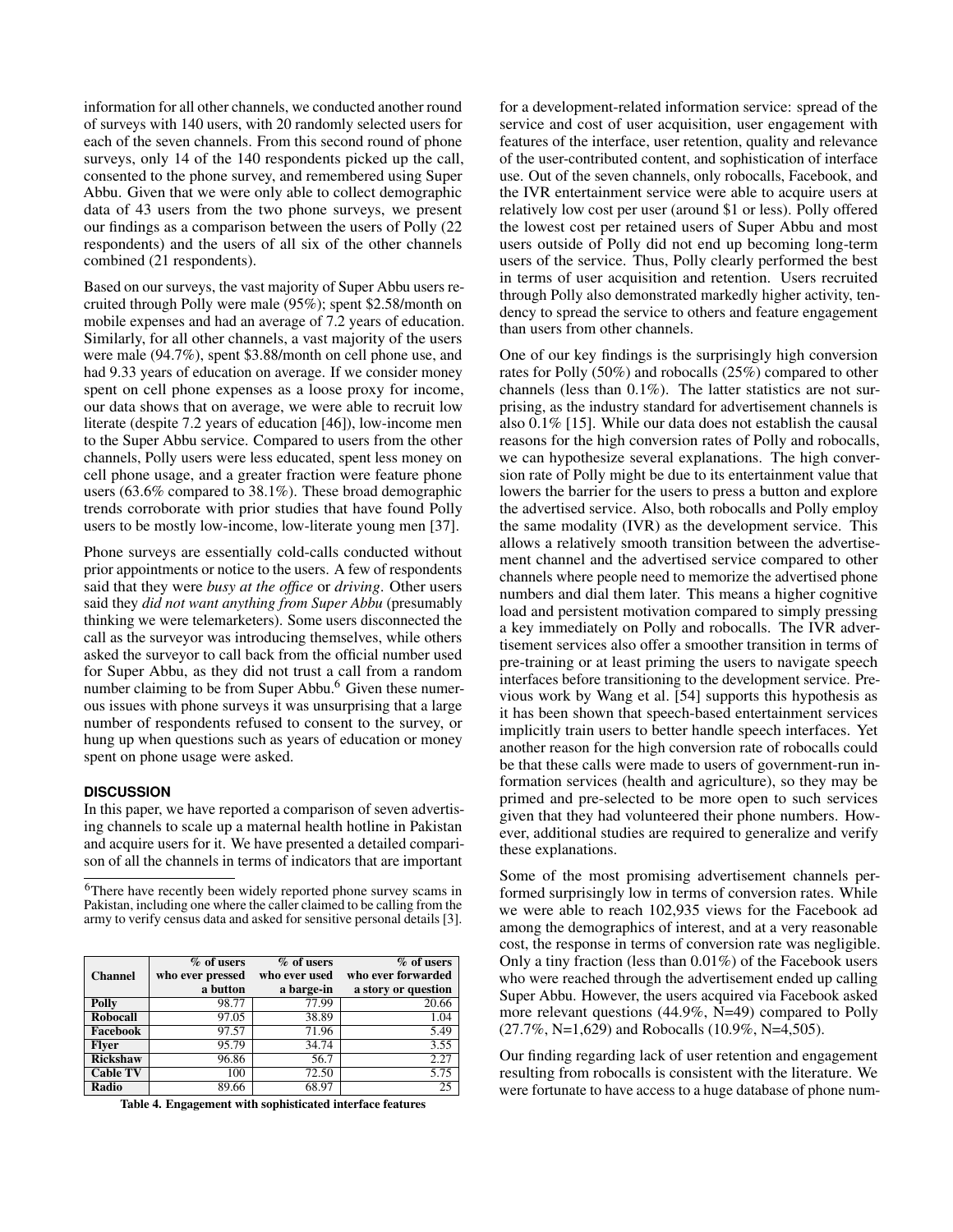ber acquired through government interventions around health and agriculture. Despite that, our findings are very similar to prior attempts to acquire users via robocalls in India [\[36\]](#page-11-16). This is unsurprising since robocalls by definition are "cold-calls" where the recipient does not know the caller and is not expecting a call. As a result these calls either catch the recipients at a bad time or fail to orient and engage them quickly enough so that they would want to engage in a lengthy, involved call. As these calls originate from unknown phone numbers, users exhibit mistrust and suspect scams. In contrast, Facebook does not reach populations that do not own a smartphone, and the other advertisement mechanisms are costly and lead to poor conversion rates. HCI4D interventions continue to look for a solution that can help scale the intervention and increase the resultant impact. We demonstrate that entertainment services such as Polly, that go viral by design, while simultaneously build trust by forwarding voice messages to friends and playing the sender's name to the recipient as soon as they answer, could be one viable way to acquire and train users to scale HCI4D projects. Our results show that despite coming via an entertainment service, Polly users still converted to the development service in large numbers.

Although IVRs are more interactive than robocalls, usability of the IVR interface is still a potential barrier in development services. As reported previously, Polly implicitly trains its users to become better skilled at using IVR interfaces [\[54\]](#page-12-14). Thus, we were not surprised that users from Polly are on the more sophisticated end of the usage spectrum, and also end up becoming longer term users of the service. While robocalls turned out to be the cheapest channel of spread, users recruited through robocalls have very low retention. Facebook users ask more relevant questions, but are more expensive than Polly users. The only weakness of recruiting users through Polly appears to be the lower fraction of relevant questions. This, is unsurprising given that Polly is originally an entertainment platform. We do not think this is a serious limitation of entertainment services since users will likely self-select into the development service based on its relevance to their interests and eventually only the more serious users will be retained.

# **Limitations and Future Directions**

Super Abbu was designed to target fathers in the hope that the information will lead to better health outcomes for expectant women [\[45\]](#page-12-1). However, a service designed exclusively for fathers does present a potential risk of excluding women and reinforcing their existing marginalization. We are investigating this further in our current research in Pakistan where we are also trying to measure the impact of the delivered information on the health of the expectant women.

Our study uncovers interesting questions about the extent to which quality of ad content may impact user acquisition rate, and the correlation between various features of content quality (e.g. paper quality, size, choice of words, graphical vs. textual, colored vs. grey scale, etc. in case of flyers) and high user acquisition. These questions are beyond the scope of the reported study and we plan to investigate them in our current and future research. The extent to which user acquisition and retention are linked to the modality being common between

the advertisement channel and the advertised service, also needs further investigation.

Our demographic surveys were only able to obtain data from a handful of users from all channels except for Polly. Due to the cold-call nature of the survey, it was difficult to find users who were willing to respond to our questions, especially those who had never really engaged with Super Abbu. Therefore, we were unable to concretely determine the demographics of users from various channels. Also, our surveyors noted down their own assessment of participant's gender (using binary gender assignment) based on their vocal characteristics. It is considered impolite to ask someone's gender in the local context.

Finally, in case of Polly, rickshaw, radio, and cable TV, we had no strict control over the geographical location and demographics of the people reached. With the exception of Polly and Facebook, the remaining channels use unconstrained broadcast mechanisms that reach people of various demographics. In case of Polly, we only have control over the initial "seed" users of the service, but there is no control or limitation over its organic spread. Finally, we did not pre-screen any of our acquired users to predispose them towards health services (with the exception of flyer recipients in hospitals), and we cannot objectively claim whether or not any bias of this type exists in case of users acquired through any channel.

# **CONCLUSION**

In developing regions, technology-based interventions typically require significant resources to achieve scale beyond the pilot stage. Spreading awareness, acquiring users, and retaining them over time are all significant barriers to scale. In this paper, we compared seven different advertisement channels in their ability to cheaply and effectively acquire users for a maternal health hotline, Super Abbu, in Pakistan. We presented a detailed comparison in terms of indicators that are important for a development-related information service. Our findings point to IVR platforms (robocalls and Polly in our study) performing better than other platforms (Facebook, flyers, radio, cable TV and rickshaw ads) in terms of user acquisition. Users acquired through the IVR entertainment service (Polly) performed better than other channels in all interface-related measures (activity, feature engagement, use of sophisticated interface features, and retention). Only robocalls, Facebook, and the entertainment service were able to acquire users at relatively low cost per user (around \$1 or less). In contrast, most users acquired from outside of the entertainment service did not end up becoming long-term users of the development service. Our findings also show the comparatively lower performance of increasingly popular social media advertisement platforms (Facebook) to recruit low-income users (91 out of 102,935 people reached).

## **ACKNOWLEDGEMENTS**

This project was supported by the UNICEF Innovation Fund. The views and conclusions contained in this document are those of the authors and should not be interpreted as representing the official policies, either expressed or implied, of the sponsoring institution or any other entity.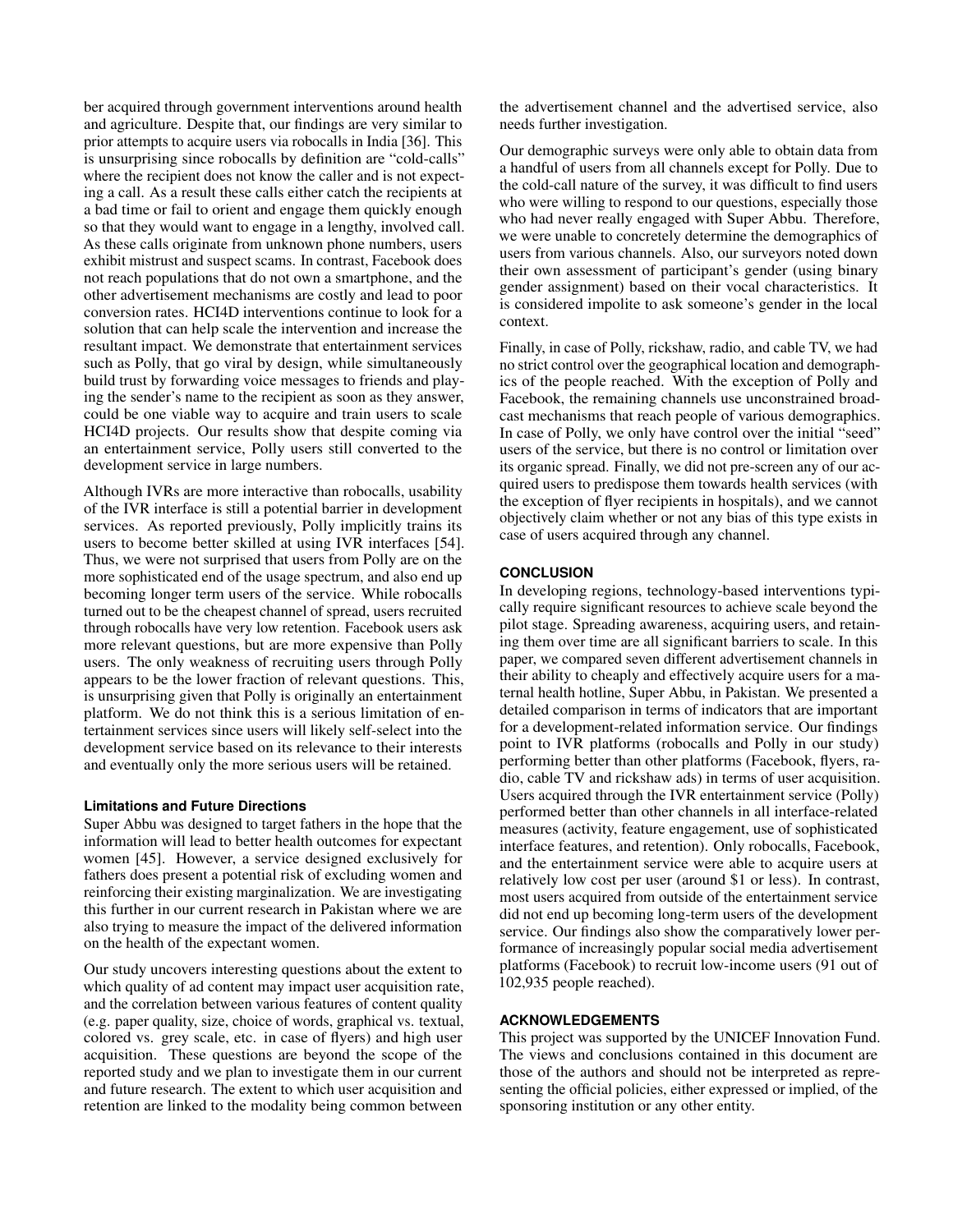# <span id="page-10-6"></span>**REFERENCES**

- [1] 2017. ICT Facts and Figures 2017. (2017). [https://www.itu.int/en/ITU-D/Statistics/Documents/](https://www.itu.int/en/ITU-D/Statistics/Documents/facts/ICTFactsFigures2017.pdf) [facts/ICTFactsFigures2017.pdf](https://www.itu.int/en/ITU-D/Statistics/Documents/facts/ICTFactsFigures2017.pdf)
- <span id="page-10-7"></span>[2] 2018a. The FCC's Push to Combat Robocalls & Spoofing. (2018). [https://www.fcc.gov/about-fcc/](https://www.fcc.gov/about-fcc/fcc-initiatives/fccs-push-combat-robocalls-spoofing) [fcc-initiatives/fccs-push-combat-robocalls-spoofing](https://www.fcc.gov/about-fcc/fcc-initiatives/fccs-push-combat-robocalls-spoofing)
- <span id="page-10-21"></span>[3] 2018b. Social media users report phone calls by impersonators claiming to be military men. (2018). <https://www.dawn.com/news/1395221>
- <span id="page-10-15"></span>[4] Erkan Akar and Birol Topçu. 2011. An Examination of the Factors Influencing Consumers' Attitudes Toward Social Media Marketing. *Journal of Internet Commerce* 10, 1 (March 2011), 35–67. DOI: <http://dx.doi.org/10.1080/15332861.2011.558456>
- <span id="page-10-14"></span>[5] Bezjian-Avery Alexa, Calder Bobby, and Iacobucci Dawn. 1998. New media interactive advertising vs. traditional advertising. *Journal of Advertising Research* 38, 4 (1 7 1998), 23–32.
- <span id="page-10-11"></span>[6] Yaw Anokwa, Thomas N Smyth, Divya Ramachandran, Jahanzeb Sherwani, Yael Schwartzman, Rowena Luk, Melissa Ho, Neema Moraveji, and Brian DeRenzi. 2009. Stories from the field: Reflections on HCI4D experiences. *Information Technologies & International Development* 5, 4 (2009), pp–101.
- <span id="page-10-5"></span>[7] Gökhan Aydin and Bilge Karamehmet. 2017. A comparative study on attitudes towards SMS advertising and mobile application advertising. *International Journal of Mobile Communications* 15, 5 (2017), 514–536.
- <span id="page-10-19"></span>[8] Rupert R A Bourne, Seth R Flaxman, and Tasanee Braithwaite et al. 2017. Magnitude, temporal trends, and projections of the global prevalence of blindness and distance and near vision impairment: a systematic review and meta-analysis. *The Lancet Global Health* 5, 9 (Sept. 2017), e888–e897. DOI: [http://dx.doi.org/10.1016/S2214-109X\(17\)30293-0](http://dx.doi.org/10.1016/S2214-109X(17)30293-0)
- <span id="page-10-8"></span>[9] Serra Inci Celebi. 2015. How Do Motives Affect Attitudes and Behaviors Toward Internet Advertising and Facebook Advertising? *Comput. Hum. Behav.* 51, PA (Oct. 2015), 312–324. DOI: <http://dx.doi.org/10.1016/j.chb.2015.05.011>
- <span id="page-10-12"></span>[10] Jay Chen. 2015. Computing within limits and ICTD. *First Monday* 20, 8 (2015).
- <span id="page-10-4"></span>[11] William Dejong. 1989. Condom Promotion: The Need for a Social Marketing Program in America's Inner Cities. 3, 4 (1989), 5–16. DOI: <http://dx.doi.org/10.4278/0890-1171-3.4.5>
- <span id="page-10-0"></span>[12] Nicola Dell, Jessica Crawford, Nathan Breit, Timóteo Chaluco, Aida Coelho, Joseph McCord, and Gaetano Borriello. 2013. Integrating ODK Scan into the Community Health Worker Supply Chain in Mozambique. In *Proceedings of the Sixth International Conference on Information and Communication*

*Technologies and Development: Full Papers - Volume 1 (ICTD '13)*. ACM, New York, NY, USA, 228–237. DOI: <http://dx.doi.org/10.1145/2516604.2516611>

- <span id="page-10-10"></span>[13] Nicola Dell and Neha Kumar. 2016. The Ins and Outs of HCI for Development. In *Proceedings of the 2016 CHI Conference on Human Factors in Computing Systems (CHI '16)*. ACM, New York, NY, USA, 2220–2232. DOI:<http://dx.doi.org/10.1145/2858036.2858081>
- <span id="page-10-18"></span>[14] Peter A Easton and Unesco. 2014. *Sustaining literacy in Africa: developing a literate environment*. [http:](http://unesdoc.unesco.org/images/0022/002252/225258e.pdf) [//unesdoc.unesco.org/images/0022/002252/225258e.pdf](http://unesdoc.unesco.org/images/0022/002252/225258e.pdf) OCLC: 895275162.
- <span id="page-10-22"></span>[15] Gian Fulgoni. 2014. Viewability: The Evolution of Digital Advertising: From Direct Response to Branding. (2014). [https://www.comscore.com/Insights/Blog/](https://www.comscore.com/Insights/Blog/Viewability-The-Evolution-of-Digital-Advertising-From-Direct-Response-to-Branding) Viewability-The-Evolution-of-Digital-Advertising-From-Direct-Res
- <span id="page-10-1"></span>[16] R. Gandhi, R. Veeraraghavan, K. Toyama, and V. Ramprasad. 2007. Digital Green: Participatory video for agricultural extension. In *2007 International Conference on Information and Communication Technologies and Development*. 1–10. DOI: <http://dx.doi.org/10.1109/ICTD.2007.4937388>
- <span id="page-10-20"></span>[17] Aditi Sharma Grover, Karen Calteaux, Etienne Barnard, and Gerhard van Huyssteen. 2012. A voice service for user feedback on school meals. ACM Press, 1. DOI: <http://dx.doi.org/10.1145/2160601.2160619>
- <span id="page-10-13"></span>[18] Gerard Hastings and Amanda Haywood. 1991. Social marketing and communication in health promotion. *Health Promotion International* 6, 2 (1991), 135–145.
- <span id="page-10-9"></span>[19] Melissa R Ho, Thomas N Smyth, Matthew Kam, and Andy Dearden. 2009. Human-computer interaction for development: The past, present, and future. *Information Technologies & International Development* 5, 4 (2009),  $pp-1$ .
- <span id="page-10-3"></span>[20] Imtiaz Jehan. 2009. Neonatal mortality, risk factors and causes: a prospective population-based cohort study in urban Pakistan. 87, 2 (2009), 130–138. DOI: <http://dx.doi.org/10.2471/BLT.08.050963>
- <span id="page-10-2"></span>[21] Matthew Kam, Divya Ramachandran, Varun Devanathan, Anuj Tewari, and John Canny. 2007. Localized Iterative Design for Language Learning in Underdeveloped Regions: The PACE Framework. In *Proceedings of the SIGCHI Conference on Human Factors in Computing Systems (CHI '07)*. ACM, New York, NY, USA, 1097–1106. DOI: <http://dx.doi.org/10.1145/1240624.1240791>
- <span id="page-10-16"></span>[22] Rizwan Khwaja. 2018. Literacy rate in Pakistan. (2018). [https://nation.com.pk/08-Feb-2018/](https://nation.com.pk/08-Feb-2018/literacy-rate-in-pakistan) [literacy-rate-in-pakistan](https://nation.com.pk/08-Feb-2018/literacy-rate-in-pakistan)
- <span id="page-10-17"></span>[23] Daniel Kling and Thomas Stratmann. 2016. The Efficacy of Political Advertising: A Voter Participation Field Experiment with Multiple Robo Calls and Controls for Selection Effects. (2016). DOI: <http://dx.doi.org/10.2139/ssrn.2818182>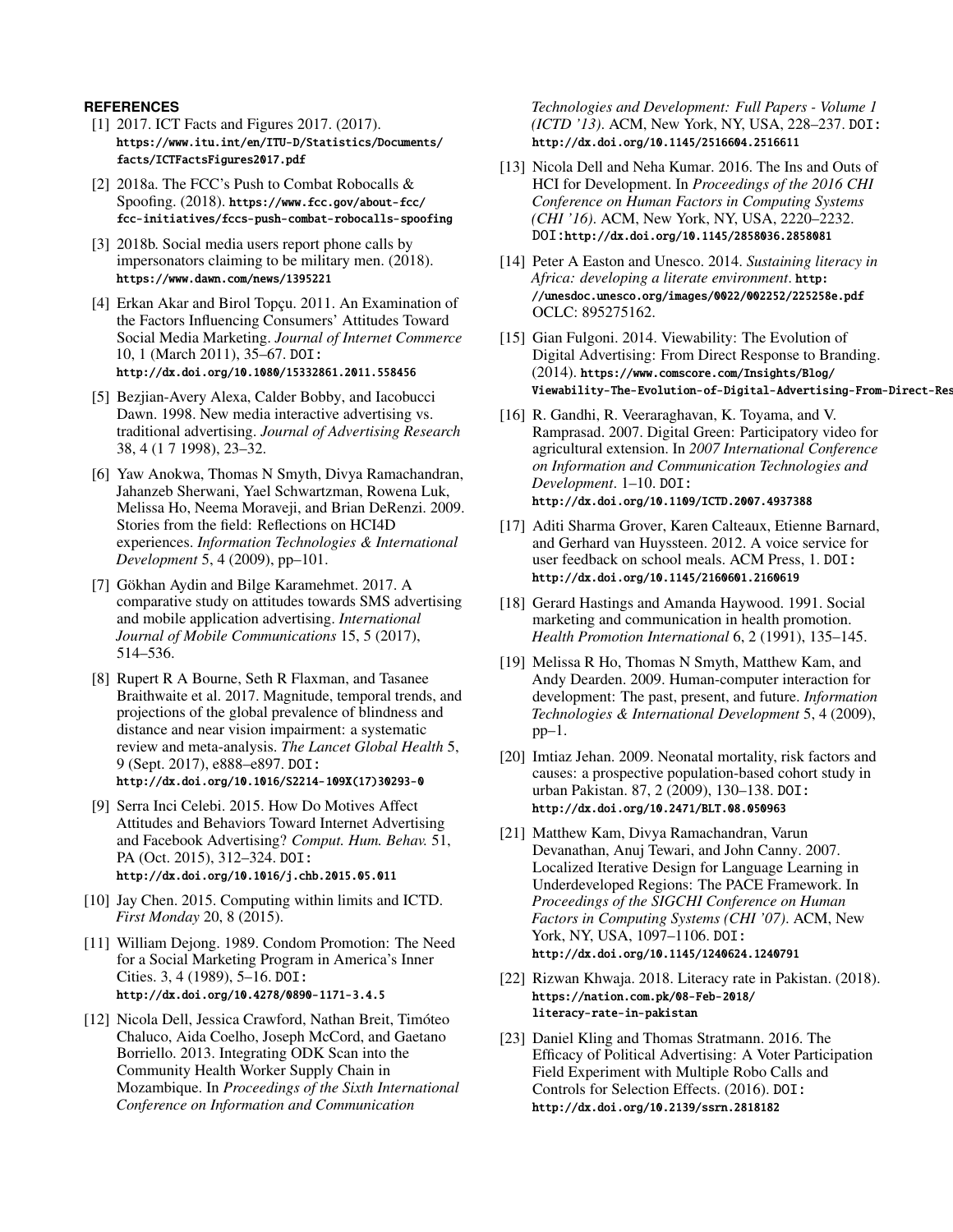- <span id="page-11-13"></span>[24] Deborah Levine, Jacqueline McCright, Loren Dobkin, Andrew J Woodruff, and Jeffrey D Klausner. 2008. SEXINFO: a sexual health text messaging service for San Francisco youth. *American journal of public health* 98, 3 (2008), 393–395.
- <span id="page-11-14"></span>[25] Nina Limpf and Hilde A.M. Voorveld. 2015. Mobile Location-Based Advertising: How Information Privacy Concerns Influence Consumers' Attitude and Acceptance. *Journal of Interactive Advertising* 15, 2 (July 2015), 111–123. DOI: <http://dx.doi.org/10.1080/15252019.2015.1064795>
- <span id="page-11-6"></span>[26] Kathleen M. May, Fern McLaughlin, and Mary Penner. 1991. Preventing Low Birth Weight: Marketing and Volunteer Outreach. 8, 2 (1991), 97–104. DOI: <http://dx.doi.org/10.1111/j.1525-1446.1991.tb00652.x>
- <span id="page-11-15"></span>[27] Indrani Medhi, Aman Sagar, and Kentaro Toyama. 2006. Text-free user interfaces for illiterate and semi-literate users. In *Information and Communication Technologies and Development, 2006. ICTD'06. International Conference on*. IEEE, 72–82.
- <span id="page-11-2"></span>[28] Aparna Moitra, Arvind Kumar, and Aaditeshwar Seth. 2018. An Analysis of Community Mobilization Strategies of a Voice-based Community Media Platform in Rural India.
- <span id="page-11-9"></span>[29] Preeti Mudliar, Jonathan Donner, and William Thies. 2012. Emergent practices around CGNet Swara, voice forum for citizen journalism in rural India. In *Proceedings of the Fifth International Conference on Information and Communication Technologies and Development*. ACM, 159–168.
- <span id="page-11-5"></span>[30] Zubia Mumtaz, Adrienne Levay, Afshan Bhatti, and Sarah Salway. 2018. Signalling, status and inequities in maternal healthcare use in Punjab, Pakistan. 94 (2018), 98–105. DOI: <http://dx.doi.org/10.1016/j.socscimed.2013.06.013>
- <span id="page-11-7"></span>[31] Maryam Mustafa, Noor Mazhar, Ayesha Asghar, Maryem Zafar Usmani, Lubna Razaq, and Richard Anderson. 2019. Digital Financial Needs of Micro-entrepreneur Women in Pakistan: Is Mobile Money The Answer?. In *Proceedings of the 2019 CHI Conference on Human Factors in Computing Systems*. ACM, 260.
- <span id="page-11-0"></span>[32] Neil Patel, Deepti Chittamuru, Anupam Jain, Paresh Dave, and Tapan S. Parikh. 2010. Avaaj Otalo: A Field Study of an Interactive Voice Forum for Small Farmers in Rural India. In *Proceedings of the SIGCHI Conference on Human Factors in Computing Systems (CHI '10)*. ACM, New York, NY, USA, 733–742. DOI: <http://dx.doi.org/10.1145/1753326.1753434>
- <span id="page-11-1"></span>[33] Udai Singh Pawar, Joyojeet Pal, Rahul Gupta, and Kentaro Toyama. 2007. Multiple Mice for Retention Tasks in Disadvantaged Schools. In *Proceedings of the SIGCHI Conference on Human Factors in Computing Systems (CHI '07)*. ACM, New York, NY, USA, 1581–1590. DOI: <http://dx.doi.org/10.1145/1240624.1240864>
- <span id="page-11-12"></span>[34] Trevor Perrier, Nicola Dell, Brian DeRenzi, Richard Anderson, John Kinuthia, Jennifer Unger, and Grace John-Stewart. 2015. Engaging Pregnant Women in Kenya with a Hybrid Computer-Human SMS Communication System. In *Proceedings of the 33rd Annual ACM Conference on Human Factors in Computing Systems (CHI '15)*. ACM, New York, NY, USA, 1429–1438. DOI: <http://dx.doi.org/10.1145/2702123.2702124>
- <span id="page-11-10"></span>[35] Divya Ramachandran, John Canny, Prabhu Dutta Das, and Edward Cutrell. 2010. Mobile-izing Health Workers in Rural India. In *Proceedings of the SIGCHI Conference on Human Factors in Computing Systems (CHI '10)*. ACM, New York, NY, USA, 1889–1898. DOI:<http://dx.doi.org/10.1145/1753326.1753610>
- <span id="page-11-16"></span>[36] Agha Ali Raza, Rajat Kulshreshtha, Spandana Gella, Sean Blagsvedt, Maya Chandrasekaran, Bhiksha Raj, and Roni Rosenfeld. 2016. Viral spread via entertainment and voice-messaging among telephone users in india. In *Proceedings of the Eighth International Conference on Information and Communication Technologies and Development*. ACM, 1.
- <span id="page-11-8"></span>[37] Agha Ali Raza, Mansoor Pervaiz, Christina Milo, Samia Razaq, Guy Alster, Jahanzeb Sherwani, Umar Saif, and Roni Rosenfeld. 2012. Viral Entertainment As a Vehicle for Disseminating Speech-based Services to Low-literate Users. In *Proceedings of the Fifth International Conference on Information and Communication Technologies and Development (ICTD '12)*. ACM, New York, NY, USA, 350–359. DOI: <http://dx.doi.org/10.1145/2160673.2160715>
- <span id="page-11-4"></span>[38] Agha Ali Raza, Bilal Saleem, Shan Randhawa, Zain Tariq, Awais Athar, Umar Saif, and Roni Rosenfeld. 2018. Baang: A Viral Speech-based Social Platform for Under-Connected Populations. In *Proceedings of the 2018 CHI Conference on Human Factors in Computing Systems (CHI '18)*. ACM, New York, NY, USA, Article 643, 12 pages. DOI: <http://dx.doi.org/10.1145/3173574.3174217>
- <span id="page-11-3"></span>[39] Agha Ali Raza, Farhan Ul Haq, Zain Tariq, Mansoor Pervaiz, Samia Razaq, Umar Saif, and Roni Rosenfeld. 2013. Job Opportunities Through Entertainment: Virally Spread Speech-based Services for Low-literate Users. In *Proceedings of the SIGCHI Conference on Human Factors in Computing Systems (CHI '13)*. ACM, New York, NY, USA, 2803–2812. DOI: <http://dx.doi.org/10.1145/2470654.2481389>
- <span id="page-11-11"></span>[40] Samia Razaq, Amna Batool, Umair Ali, Muhammad Salman Khalid, Umar Saif, and Mustafa Naseem. 2016. Iterative Design of an Immunization Information System in Pakistan. In *Proceedings of the 7th Annual Symposium on Computing for Development (ACM DEV '16)*. ACM, New York, NY, USA, Article 9, 10 pages. DOI:

<http://dx.doi.org/10.1145/3001913.3001925>